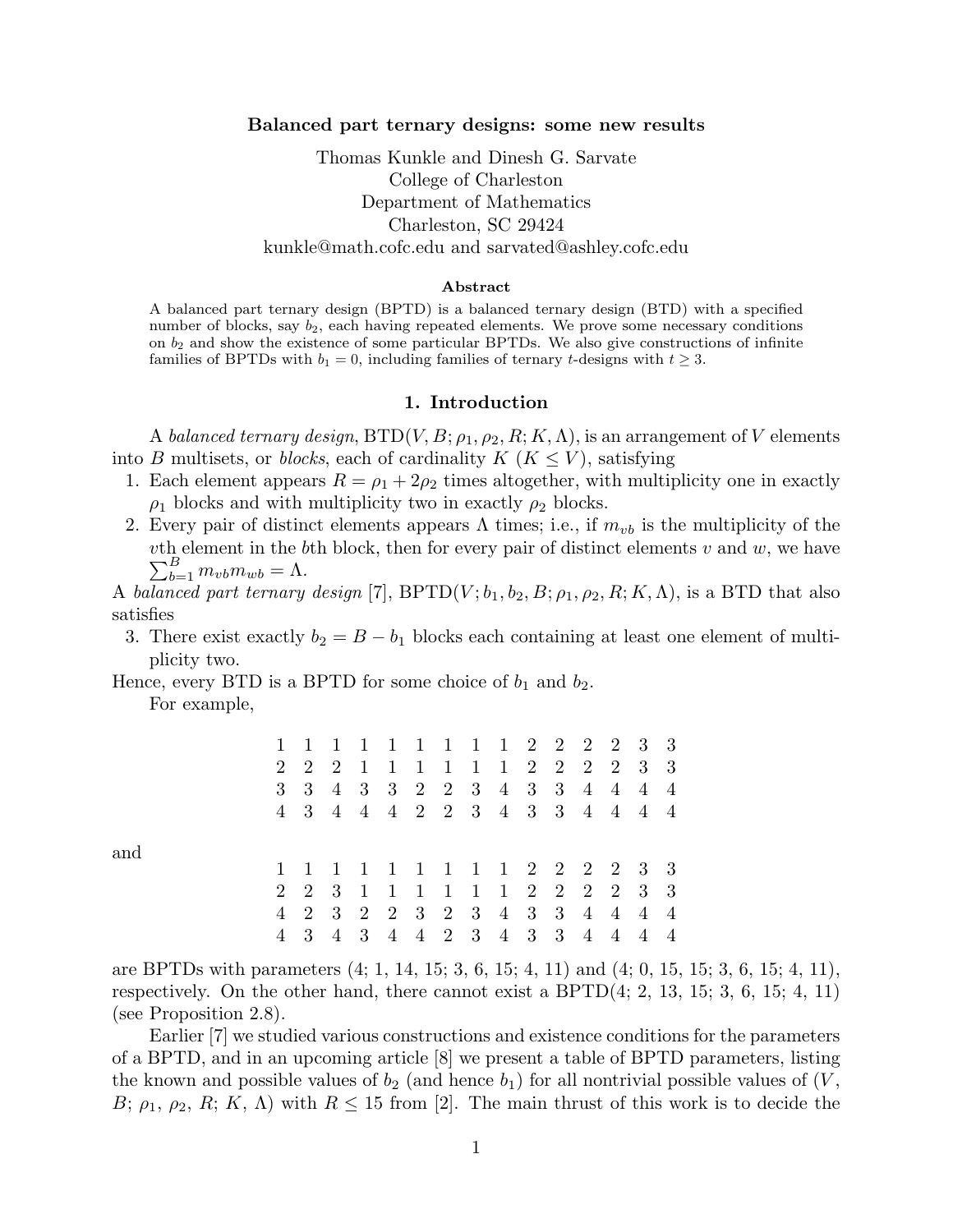existence of BPTDs with small parameters from the table, so the results in Section 2 are not necessarily interlinked or very general. There remain several open questions regarding such BPTDs, as listed in the table [8].

Section 3 contains some constructions of BPTDs. Note that any such construction serves double-duty, since one may view its result as either a BPTD or a BTD. The first of these, based on one-factorizations of complete graphs, is similar to a construction of Khodkar [6]. This construction is interesting as it provides two designs as part of a single family which were originally constructed with different techniques by Saha [10] and Murty and Das [9]. Billington  $[1,p.54]$  referred to Nigam's doubly balanced *n*-ary designs, which by definition satisfy

$$
\sum_{\substack{m=1 \ i,j,k \text{ distinct}}}^{B} n_{im} n_{jm} n_{km} = \text{constant, say } \Lambda_3,
$$

as n-ary 3-designs. Another construction in Section 3 is interesting as it constructs a  $BPTD(8;0,56,56; 21,7,49; 5, 18)$  as the first member of an infinite family; note that this BPTD is not a multiple of a smaller design and is a ternary 3-design with  $\Lambda_3 = 7$ .

#### 2. Existence conditions

By simple counting arguments, one can prove the following results:

**Proposition 2.1:** Let *s* be a nonnegative integer. If a BPTD(V;  $b_1$ ,  $b_2$ ,  $B$ ;  $\rho_1$ , 1, R; K,  $4 + s$ *)* exists, and if  $B \leq 2\rho_1 - s$ , then  $b_2 = V$ .

**Proposition 2.2:** *For a BPTD(V; b<sub>1</sub>, b<sub>2</sub>, B;*  $\rho_1$ *,*  $\rho_2$ *, R; K, 4) to exist, it is necessary that*

$$
B \ge 1 + (\rho_1 + \rho_2 - 1) \left[ \frac{V \rho_2}{b_2} \right].
$$

**Proposition 2.3:** *For a BPTD(V; b<sub>1</sub>, b<sub>2</sub>, B;*  $\rho_1$ *,*  $\rho_2$ *, R; K, 5) to exist, it is necessary that*

$$
B \ge 1 + (\rho_1 + \rho_2 - 1)t - \frac{t(t-1)}{2},
$$

*where*  $t = \left[\frac{V \rho_2}{b_2}\right]$ 

These results are proven by first assuming that one block contains 2 (in Proposition 2.1) or t (in Propositions 2.2 and 2.3) repeated elements.

**Proposition 2.4:** Let  $K = 4$ . If there exists a block with two repeated elements, then

$$
V\rho_2 - B + 2\rho_1 - \Lambda + 4 \le b_2.
$$

**Proof:** Let  $\beta > 0$  stand for the number of blocks with 2 repeat elements. We have a lower bound on  $B - \beta$ , since there must be (at least)  $2\rho_1 - \Lambda + 4$  blocks containing (at least) one single element. Combining this with  $\beta = V \rho_2 - b_2$  gives the desired inequality. F

We recall Lemma 2.8 from [2]: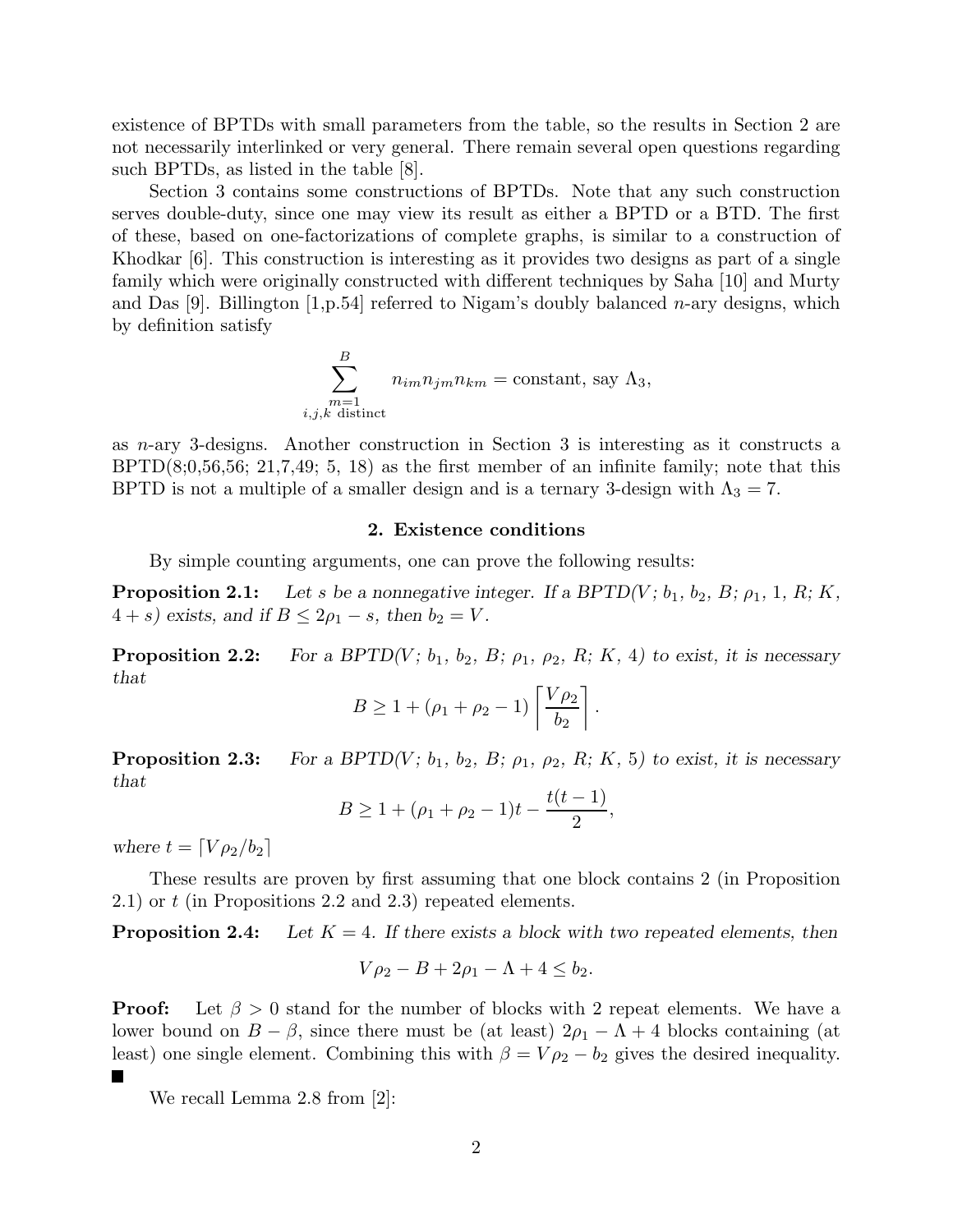**Proposition 2.5:** There exists a symmetric BTD with parameters  $(4l + 3, 4l + 3; 1, 2l + 1)$ 1, 4l + 3; 4l + 3, 4l + 2) *if and only if there exists a symmetric BTD with parameters*  $(4l + 3, 4l + 3; 2l + 1, 1, 2l + 3; 2l + 3, l + 2)$ *. Given one design, one can construct the other by interchanging 1's and 2's in the incidence matrix.*

The above proposition and the one that follows have a useful corollary.

**Proposition 2.6:** *If*  $\rho_1 = 1$ ,  $V = B$ , and  $K \geq 3$  is odd, then  $b_2 = B$ . Furthermore, *each block contains both single and double elements.*

**Corollary 2.7:** If either design of Proposition (2.5) exists, then  $b_2 = B$  for both designs.

**Proposition 2.8:** *If*  $\rho_1 = 1$  *and*  $\Lambda$  *is odd, then*  $V = K$  *is even and*  $b_2 = B - 1$ *.* 

**Proposition 2.9:** If  $\Lambda$  and  $K$  are both odd, and if  $V + B - 1 = \rho_1 V$ , then  $K = V$  and  $b_2 = B - 1.$ 

**Proof:** In this proof, "set" should be interpreted as possibly a multiset.

Consider all partitions of the set of  $V_{\rho_1}$  single elements into B nonempty sets. We can construct one such partition from the design (assuming it exists) by striking out its repeated elements.

In any such partition, whether or not it comes from a design, when two sets of size  $m+1$  and  $n+1$  (n and  $m>0$ ) are replaced by sets of size  $m+n+1$  and 1, the total number of pairs of not-necessarily-distinct elements occurring in the partition increases. Thus a partition consisting of  $B-1$  singleton sets and one set of size V has the largest number of such pairs, namely  $\binom{V}{2}$ . Such a partition exists by hypothesis.

On the other hand,  $\Lambda$  is odd, forcing every pair of elements to occur singly at least once in the design. Consequently,  $\binom{V}{2}$  is the smallest possible number of pairs of distinct elements in the partition corresponding to the given design.

(That is, for  $\binom{V}{2}$  pairs to occur singly in the design, there must be one complete block and  $B - 1$  blocks with exactly one single element.) I.

Proposition 2.9 has as a corollary an earlier result of the authors [7,Thm.6.1]. Entries 50 and 186 of the parameter list [8] shows that there exist designs to which proposition 2.9 applies but its corollary does not.

If one modifies four blocks of a BPTD with parameters  $(V; b_1, b_2, B; \rho_1, \rho_2, R; 6, \Lambda)$  as follows

|  | 1 1 1 1         |                   |  | 1 1 1 1                     |  |
|--|-----------------|-------------------|--|-----------------------------|--|
|  | $1 \t1 \t2 \t2$ |                   |  | $1 \quad 1 \quad 2 \quad 2$ |  |
|  | 2 2 3 3         |                   |  | $2 \t2 \t3 \t4$             |  |
|  | $2 \t2 \t4 \t4$ | $\longrightarrow$ |  | $2 \t2 \t3 \t4$             |  |
|  | 3 4 5 5         |                   |  | $3 \t3 \t5 \t5$             |  |
|  | 3 4 6 6         |                   |  | 4 4 6 6                     |  |

one obtains a BPTD with the same parameters  $(V; b_1 - 2, b_2 + 2, B; \rho_1, \rho_2, R; 6, \Lambda)$ . Begin-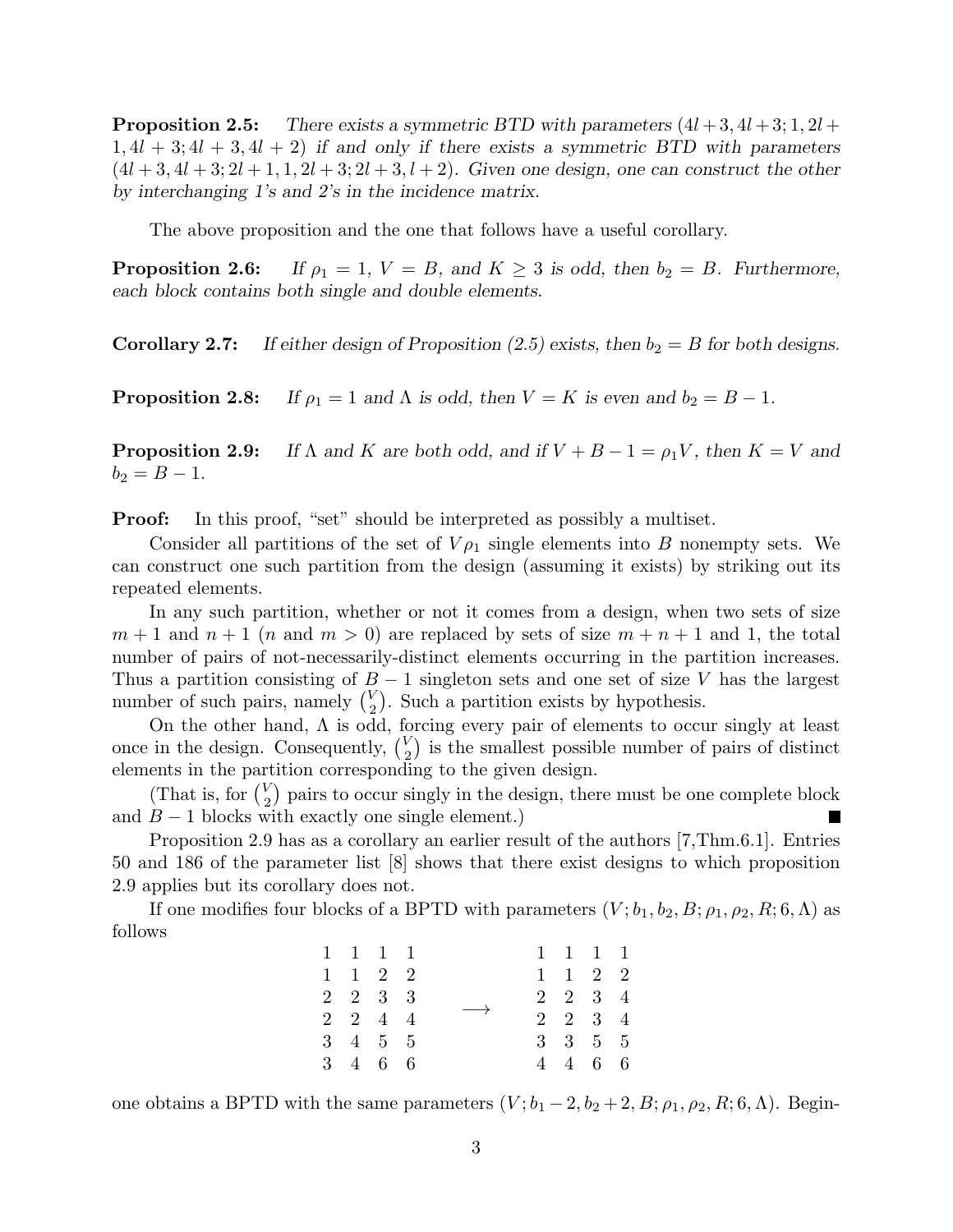ning with the BPTD(6; 0, 10, 10; 0, 5, 10; 6, 8)

|  |  | 1 1 1 1 4 4 4 4 2 2 |  |  |  |
|--|--|---------------------|--|--|--|
|  |  | 1 1 1 1 4 4 4 4 2 2 |  |  |  |
|  |  | 2 2 5 5 6 6 5 5 6 6 |  |  |  |
|  |  | 2 2 5 5 6 6 5 5 6 6 |  |  |  |
|  |  | 3 4 3 6 1 3 2 3 3 5 |  |  |  |
|  |  | 3 4 3 6 1 3 2 3 3 5 |  |  |  |

and adjoining complete blocks, we obtain the next result by repeated applications of this modification.

**Proposition 2.10:** *For*  $b_1$  *any nonnegative integer, for*  $b_2$  *any even integer between 10 and 20 (inclusive), and for*  $B = b_1 + b_2$ , there exists a BPTD(6;  $b_1, b_2, B$ ;  $B - 10, 5, B$ ; 6,  $B -$ 2)*.*

While preparing the parameter-list in [8], the authors proved the nonexistence of certain BPTDs using straightforward arguments pertaining to specific parameters. For completeness, we collect those results in the next proposition and briefly indicate some of their proofs.

Proposition 2.11: *There do not exist BPTDs with the following parameters:*

| (2.11.a) | (7; 0, 9, 9; 3, 3, 9; 7, 8)                         |
|----------|-----------------------------------------------------|
| (2.11.b) | (6; 3, 9, 12; 4, 2, 8; 4, 4)                        |
| (2.11.c) | $(5; b_1, b_2, 10; 4, 2, 8; 4, 5)$<br>$(b_2 < 9)$   |
| (2.11.d) | $(b_2 < 18)$<br>$(18; b_1, b_2, 18; 5, 2, 9; 9, 4)$ |
| (2.11.e) | (12; 3, 9, 12; 3, 3, 9; 9, 6)                       |
| (2.11.f) | (18; 10, 8, 18; 9, 3, 15; 15, 12)                   |

**Proof of (2.11.a):** Assume the design exists. There must be either 0, 2, 4, or 6 blocks with two repeat elements. One can rule out each of these possibilities. Г

**Proof of (2.11.b):** It is impossible that the three blocks each containing two repeat elements are disjoint. Keeping that in mind, the first three rows of the  $V \times B$  incidence matrix must be completed as shown:

|  |  |  |  |  | 2 2 1 1 1 1 0 0 0 0 0 0 |  |
|--|--|--|--|--|-------------------------|--|
|  |  |  |  |  | 2 0 0 0 0 0 1 1 1 1 2 0 |  |
|  |  |  |  |  | 0 2 0 0 0 0 1 1 1 1 0 2 |  |

The third block containing two repeated elements must correspond to one of the last two columns, which forces

|             |  |  |  |  | 2 2 1 1 1 1 0 0 0 0 0 0        |
|-------------|--|--|--|--|--------------------------------|
|             |  |  |  |  | 2 0 0 0 0 0 1 1 1 1 2 0        |
|             |  |  |  |  | 0 2 0 0 0 0 1 1 1 1 0 2        |
| $0 \quad 0$ |  |  |  |  | $0 \t 0 \t 0 \t 0 \t 2 \t 0/1$ |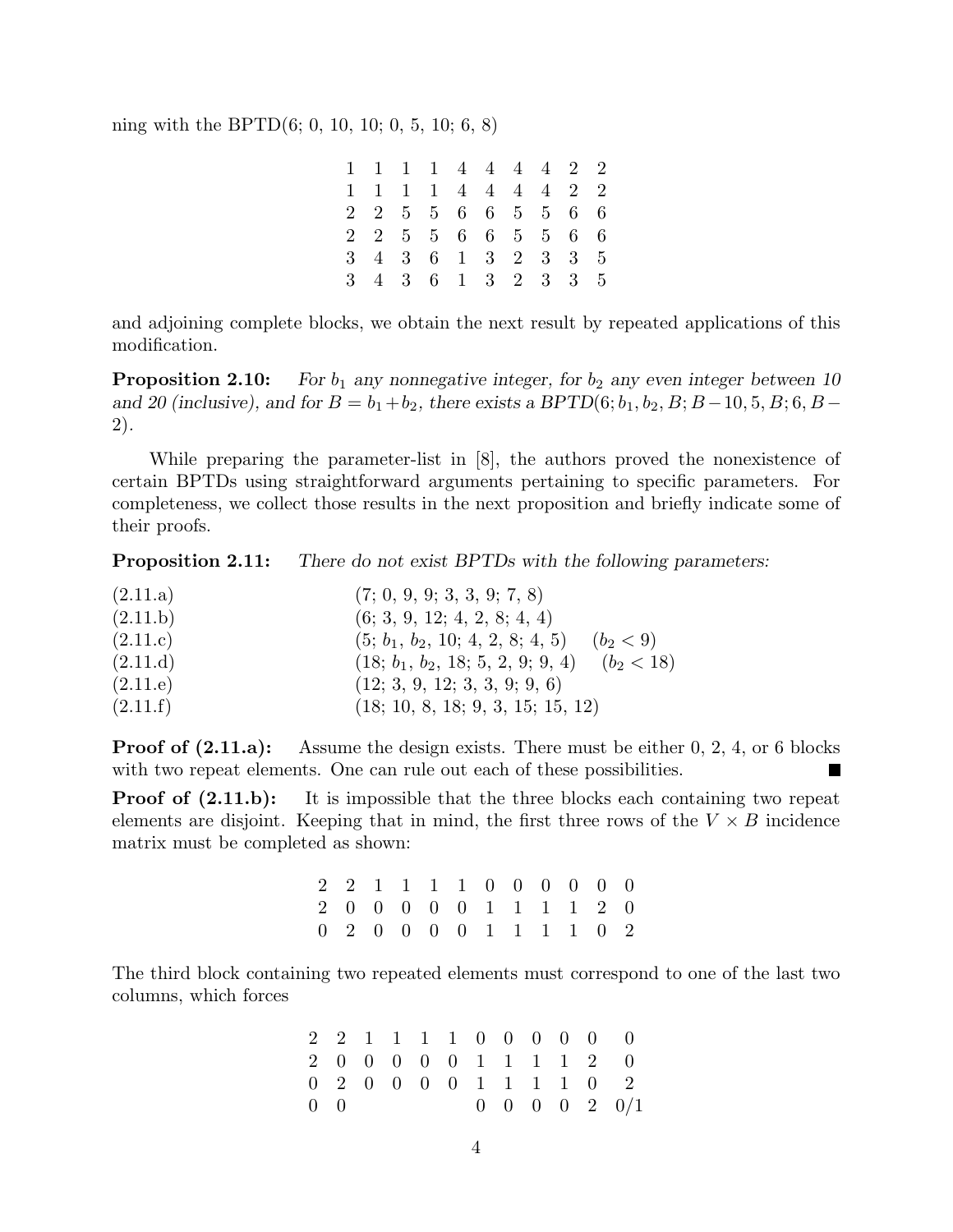and this cannot be completed.

**Proof of (2.11.c):** If  $b_2 < 9$ , then, without loss of generality, three rows of the incidence matrix are as follows:

|  |  | 2 1 1 1 1 0 0 0 2 0              |  |  |  |
|--|--|----------------------------------|--|--|--|
|  |  | 2 0 0 0 1 1 1 1 0 2              |  |  |  |
|  |  | $0 \t 0 \t 0 \t 0/1 \t 1/0 \t 2$ |  |  |  |

The third row can't be completed.

**Proof of (2.11.d):** If  $b_2 < 18$ , then there must be at least one block with three repeat elements, but this is inconsistent with the other parameters.

 $\blacksquare$ 

L.

**Proof of (2.11.e):** If there were nine blocks with a repeated element, since K is odd, there would be exactly one single element in each of the nine. It follows that at least one pair would occur an even number of times.  $\blacksquare$ 

**Proof of (2.11.f):** If  $b_2$  were 8, then the total number of pairs that occur in the design would be odd. I.

### 3. Constructions of BPTDs with  $b_1 = 0$

Our first result is a general construction (with non-trivial hypotheses).

Theorem 3.1:  $K_K$ ) K-subsets of a V-set  $\{1,\ldots,V\}$  can be partitioned into V classes  $C_1, \ldots, C_V$  each of equal size and such that each is a 1-design on  $\{1, \ldots, V\} \setminus \{i\}$ , *then a BPTD exists with parameters*  $V$ ;  $b_1 = 0$ ,  $b_2 = \binom{V}{K}$  $K \choose K = B; \rho_1 = \binom{V-1}{K-1}$  $\binom{V-1}{K-1}, \ \rho_2 = \frac{1}{V}$  $\frac{1}{V}$  $\binom{V}{K}$ K *; blocksize*  $K + 2$ *, and*  $\Lambda = \frac{4}{V - 1} {V - 1 \choose K - 1}$  $\binom{V-1}{K-1} + \binom{V-2}{K-2}$  $\binom{V-2}{K-2}$ .

**Proof:** Adjoin  $\{i, i\}$  to each set in  $C_i$ .

We now prove the existence of the required partition for certain cases.

When  $K = 2$  and V is odd, the partition can be obtained from the one-factorization on  $V + 1$  elements, a concept which we briefly review.

Let  $K_n$  denote the complete graph with vertices  $\{1, \ldots, n\}$  and  $\binom{n}{2}$  distinct edges. A collection of n disjoint edges—that is, having no vertex in common—from the graph  $K_{2n}$  is said to be a one-factor of  $K_{2n}$ , and a collection of  $2n-1$  disjoint one-factors of  $K_{2n}$ —that is, having no edge in common—is called a one-factorization of  $K_{2n}$ . As a consequence, every edge of  $K_{2n}$  appears exactly once in any one-factorization, just as every vertex of  $K_{2n}$  appears exactly once in any one-factor.

It can be proven that there exist one-factorizations of any  $K_{2n}$ . For example,  $K_8$  has the following one-factorization, in which its 28 edges are partitioned into 7 one-factors, each containing 4 disjoint edges.

|         | $F_1: (1,8)$ | (7,2)  | (6,3)  | (5, 4) |
|---------|--------------|--------|--------|--------|
| $F_2$ : | (2,8)        | (1,3)  | (7, 4) | (6, 5) |
| $F_3:$  | (3, 8)       | (2,4)  | (1, 5) | (7,6)  |
| $F_4$ : | (4, 8)       | (3, 5) | (2,6)  | (1, 7) |
| $F_5$ : | (5, 8)       | (4,6)  | (3,7)  | (2,1)  |
| $F_6$ : | (6, 8)       | (5, 7) | (4,1)  | (3,2)  |
|         | $F_7: (7,8)$ | (6,1)  | (5,2)  | (4,3)  |

5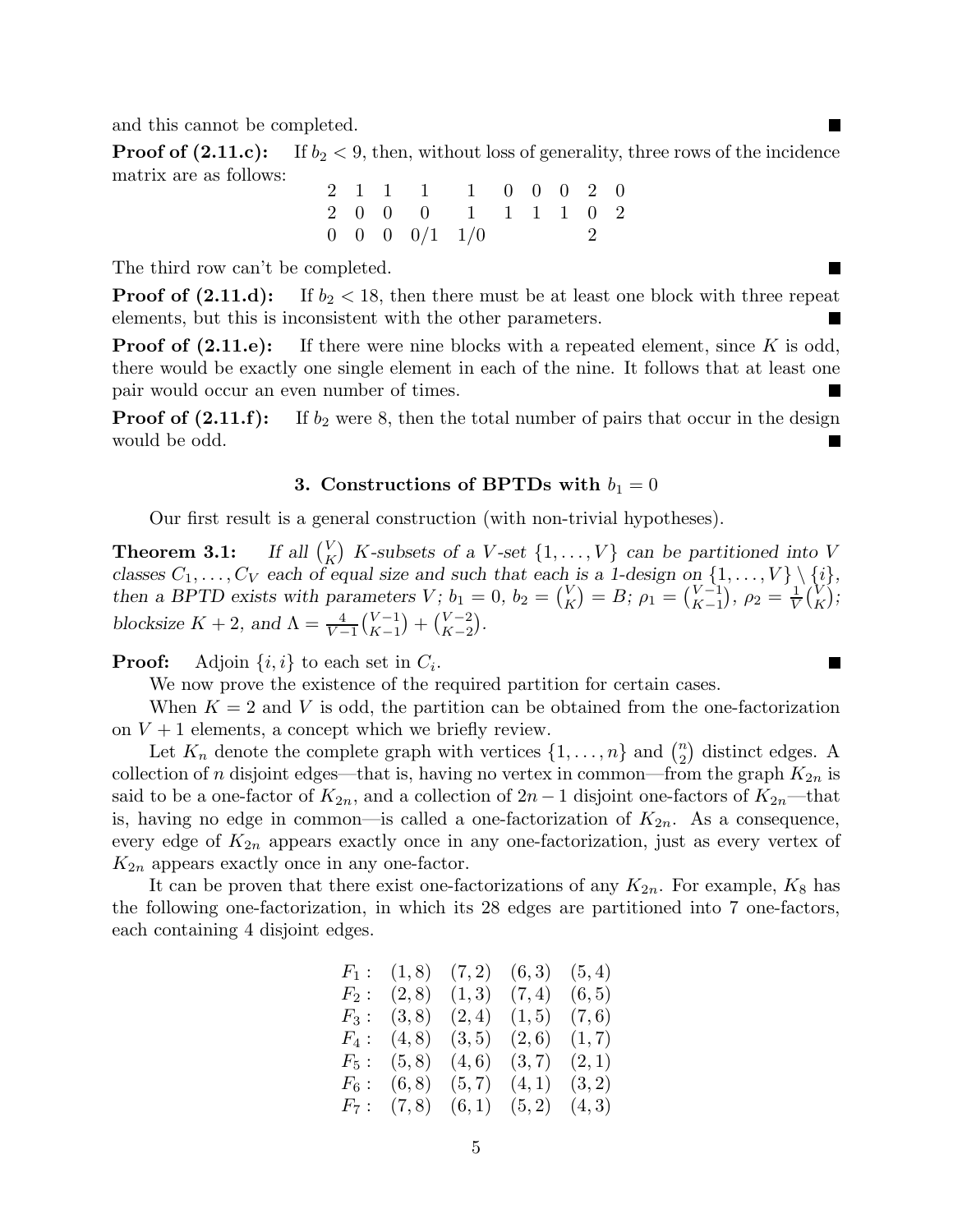See Stanton and Goulden [11] for the construction of one-factorizations and applications to design theory.

From the above one-factorization of  $K_8$  we form the following BPTD:

|         | $B_1: \{7,2,1,1\}$ | $\{6,3,1,1\}$    | $\{5,4,1,1\}$    |
|---------|--------------------|------------------|------------------|
| $B_2:$  | $\{1,3,2,2\}$      | $\{7,4,2,2\}$    | $\{6, 5, 2, 2\}$ |
| $B_3$ : | $\{2,4,3,3\}$      | $\{1, 5, 3, 3\}$ | $\{7,6,3,3\}$    |
| $B_4:$  | $\{3, 5, 4, 4\}$   | $\{2,6,4,4\}$    | $\{1, 7, 4, 4\}$ |
| $B_5:$  | $\{4,6,5,5\}$      | $\{3,7,5,5\}$    | $\{2, 1, 5, 5\}$ |
| $B_6:$  | $\{5,7,6,6\}$      | $\{4, 1, 6, 6\}$ | $\{3, 2, 6, 6\}$ |
| $B_7:$  | $\{6, 1, 7, 7\}$   | $\{5, 2, 7, 7\}$ | $\{4,3,7,7\}$    |

In general, we get the following family:

Corollary 3.2: *For every positive integer* n*, there exists a BPTD with parameters*  $(2n+1; 0, (2n+1)n, (2n+1)n; 2n, n, 4n; 4, 5).$ 

Earlier, Khodkar [6] has constructed more general families using one-factorizations of complete graph with loops.

If  $K \geq 3$ , the partition needed in Theorem 3.1 would be guaranteed by the existence the Steiner System  $S(K, K + 1, V)$ , a collection of  $K + 1$ -subsets of a set of size V such that each K-subset occurs exactly once. For example, when  $K = 3$ , it is well known that  $S(3, 4, V)$  exists when  $V \equiv 2 \text{ or } 4 \pmod{6}$ . To obtain the desired partition  $\{C_1, \ldots, C_V\},$ consider all blocks which contain an element i. The sets obtained from these blocks by deleting the element i will form the required partition class  $C_i$ . In case  $K = 3$ , the parameters of the resulting BPTD are

$$
\left(V;0, \binom{V}{3}, \binom{V}{3}; \binom{V-1}{2}, \frac{(V-1)(V-2)}{6}, \frac{5(V-1)(V-2)}{6}; 5, 3(V-2)\right).
$$

All of these designs are 3-designs with  $\Lambda_3 = 7$ . For example, the first design of this family is a BPTD(8; 0, 56, 56; 21, 7, 49; 5, 18) with  $\Lambda_3 = 7$  which, as mentioned in the introduction, is not a multiple of smaller design.

It is well known that the blocks in each partition class obtained from  $S(3, 4, V)$  is actually a BIBD( $V-1, 3, 1$ ), called the *Derived Triple System*, which suggests the following construction:

**Proposition 3.3:** *From a BIBD(v, b, r, k,*  $\lambda$ *), one can construct a BPTD with*  $V = v+1$ ;  $b_1 = 0, b_2 = (v + 1)b = B; \rho_1 = rv, \rho_2 = b$ , (and therefore  $R = rv + 2b$ );  $K = k + 2$ , and  $\Lambda = (v-1)\lambda + 4r.$ 

**Proof:** For each  $j \in \{0, 1, ..., v\}$ , let  $B_j$  be the BIBD on  $\{0, 1, ..., j - 2, j + 1, ..., v\}$ isomorphic to the given BIBD. To each block of  $B_j$  add  $\{j, j\}$ ; the desired BPTD is the collection of all resulting blocks. I.

## Appendix A: some examples of BPTDs

These examples, appearing for what we believe to be the first time, settle certain existence questions our earlier work [8].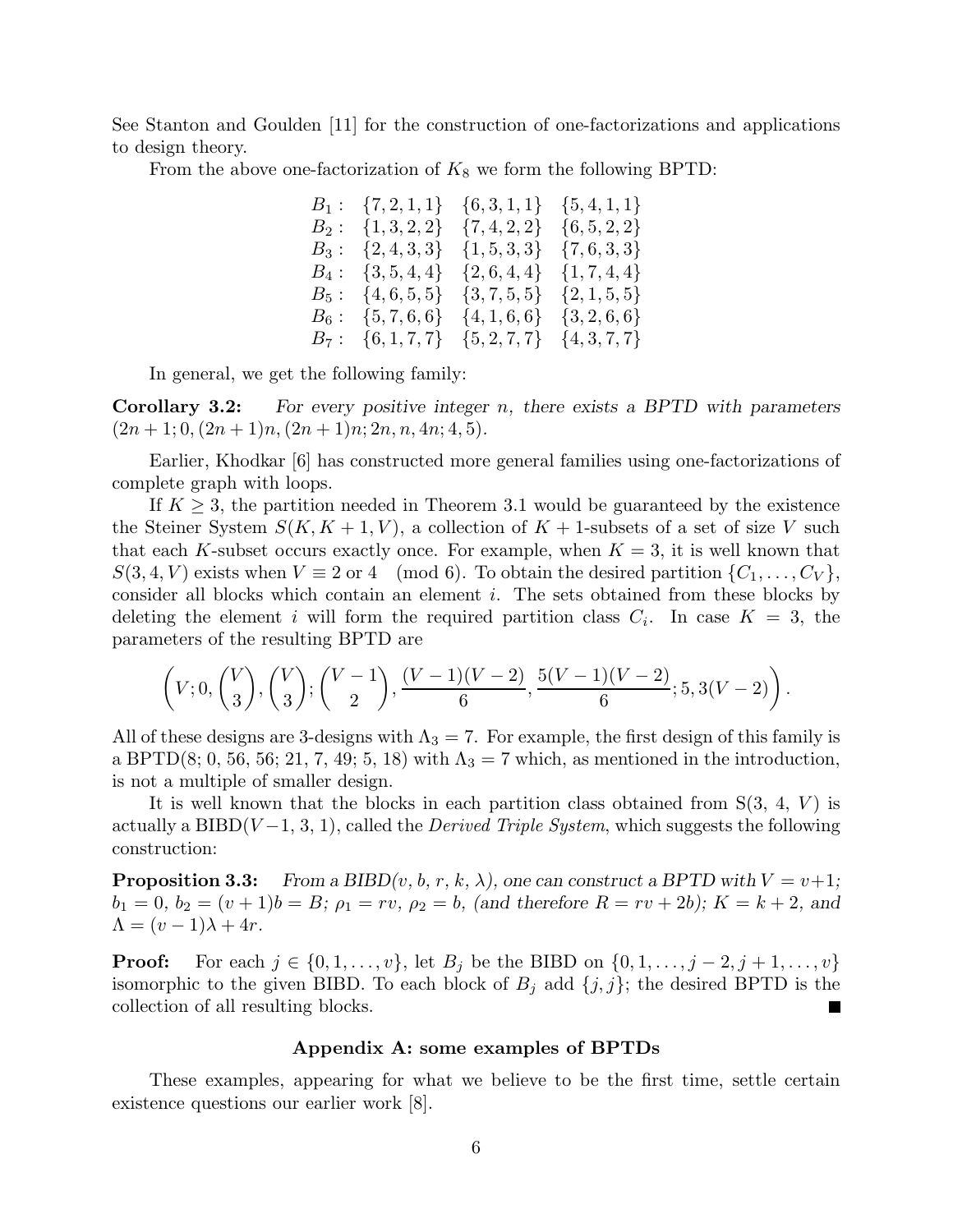1 1 1 1 1 1 1 1 1 2 2 2 2 3 3 2 2 2 1 1 1 1 1 1 2 2 2 2 3 3 3 3 3 2 2 3 3 4 4 3 3 4 4 4 4 4 3 3 2 2 3 4 4 4 3 4 4 4 4 4 BPTD(4; 0, 15, 15; 3, 6, 15; 4, 11): 1 1 1 1 1 1 1 1 1 2 2 2 2 2 3

2 3 2 1 1 1 1 1 1 3 3 2 2 2 3 3 4 2 2 2 3 3 4 4 4 3 3 3 4 4 3 4 4 2 2 3 3 4 4 4 4 4 3 4 4

BPTD(6; 16, 5, 21; 12, 1, 14; 4, 8):

1 1 1 1 1 1 1 1 1 1 1 1 1 2 2 2 2 2 2 2 2 1 2 2 2 2 3 3 3 3 3 3 4 4 3 3 3 3 3 3 4 4 2 3 4 5 6 4 4 4 4 5 5 5 5 4 4 4 4 5 5 5 5 2 3 4 5 6 5 5 6 6 6 6 6 6 5 5 6 6 6 6 6 6

Another design, BPTD(9; 0, 12, 12; 4, 4, 12; 9, 11), that settles an existence question  $[8, #80]$  appeared earlier  $[5]$ ;

## Appendix B: Applications

Disregarding redundancies, here are the designs from the BPTD table [8] to which results in either this or our earlier paper [7] applies.<br>  $\frac{1 \text{ or } 3 \times 5 \times 7}{2!}$ 

| Lemma $3.7$ [7]:   | 50, 169.                                       |
|--------------------|------------------------------------------------|
| Theorem $5.2$ [7]: | 6, 13, 20, 32, 45, 67, 93, 119, 158.           |
| Theorem $5.3$ [7]: | 1, 3, 5, 12, 18, 30, 43, 58, 89, 112, 155.     |
| Theorem $6.1$ [7]: | 14, 38, 83, 101, 138, 146, 176, 187.           |
| Examples $[7]$ :   | 1, 13, 18, 20, 24, 30, 32, 45, 67.             |
| Proposition 2.1:   | 2, 9, 17, 27, 42, 55, 87, 111, 151.            |
| Proposition 2.2:   | 15, 26, 40, 47, 62, 63, 81, 85, 91, 125, 149.  |
| Proposition 2.3:   | 39.                                            |
| Proposition 2.4:   | 10, 11, 57, 65, 66, 105.                       |
| Proposition 2.6:   | 7, 8, 23, 53, 103, 104, 189, 190.              |
| Corollary 2.7:     | 4, 16, 41, 86, 150.                            |
| Proposition 2.8:   | 52, 102, 140, 179, 188.                        |
| Proposition 2.9:   | 50, 186.                                       |
| Proposition 2.10:  | 52, 82, 100, 134, 172.                         |
| Proposition 2.11:  | 10, 11, 19, 21, 34, 46, 70, 94, 122, 161, 164. |
| Corollary 3.2:     | 65.                                            |
| Examples:          | 105, 179.                                      |